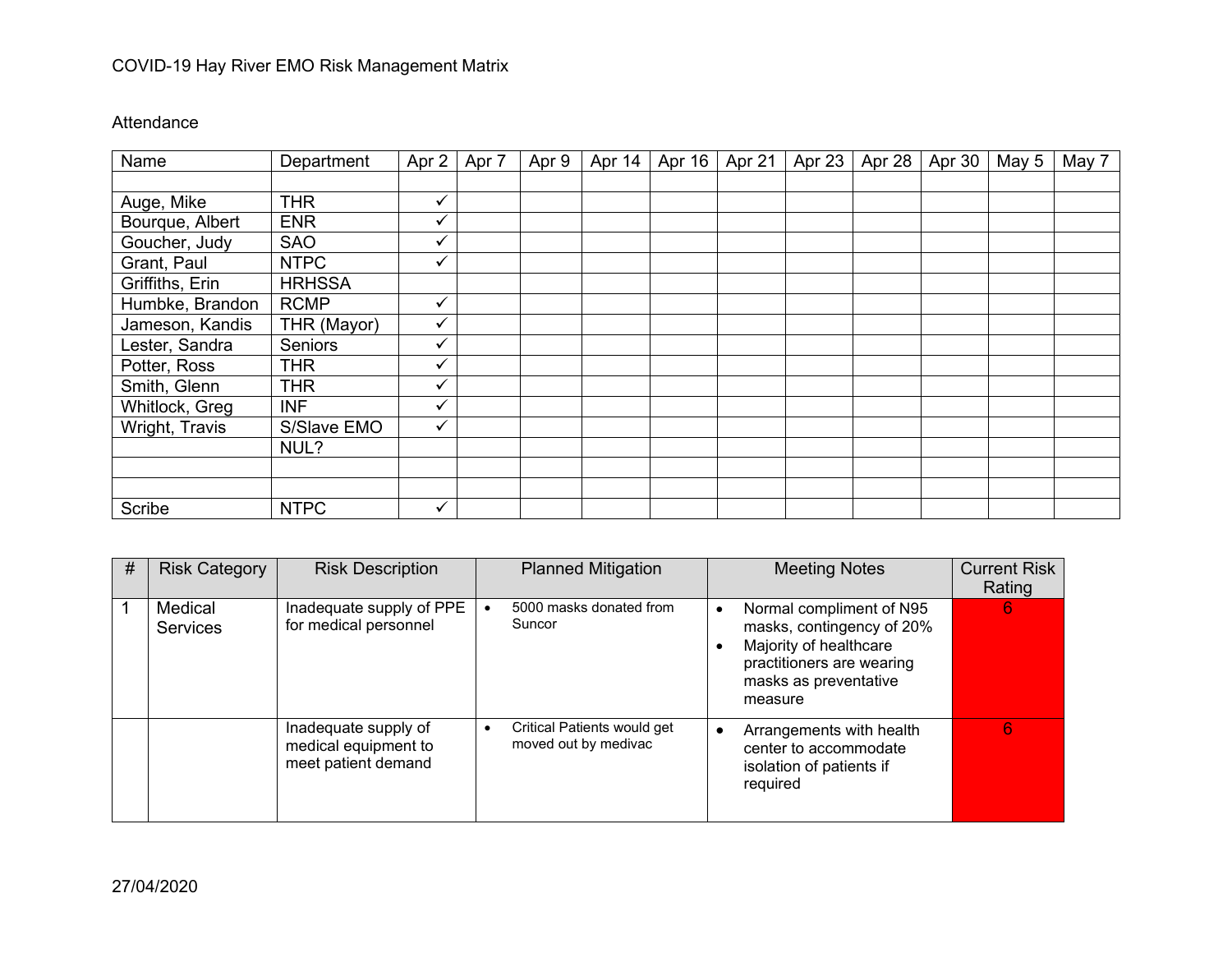|                |                      | Insufficient knowledge of<br>medical equipment<br>operation to meet patient<br>demand | Specialized Ventilator to be<br>$\bullet$<br>moved to Stanton in YK as no<br>staff in HR are trained to use                                                                                                                                                                                                                                         | 1 mobile ventilator available<br>$\bullet$<br>in Hay River<br>Fire Dept. does not have any<br>$\bullet$<br>specialized equipment on<br>hand                                                                                                                                                                                                                                                                                                  | 6              |
|----------------|----------------------|---------------------------------------------------------------------------------------|-----------------------------------------------------------------------------------------------------------------------------------------------------------------------------------------------------------------------------------------------------------------------------------------------------------------------------------------------------|----------------------------------------------------------------------------------------------------------------------------------------------------------------------------------------------------------------------------------------------------------------------------------------------------------------------------------------------------------------------------------------------------------------------------------------------|----------------|
|                |                      | Inadequate human<br>resources capacity to<br>meet patient demand                      | Full complement of HR until<br>$\bullet$<br>end of April                                                                                                                                                                                                                                                                                            | CEO to update mid-April on<br>$\bullet$<br>status for May                                                                                                                                                                                                                                                                                                                                                                                    | $\overline{4}$ |
| $\overline{2}$ | <b>Public Health</b> | Public infection through<br>exposure at local<br>businesses                           | Social distancing controls in<br>$\bullet$<br>place.<br>Proper cleaning and<br>$\bullet$<br>disinfecting processes<br>Proper PPE by staff<br>$\bullet$<br>Non-Essential businesses<br>$\bullet$<br>recommended by THR to<br>close to public<br><b>NWT State of Emergency</b><br>$\bullet$<br>declared giving powers to<br>enforce closure to public | Many businesses still open;<br>$\bullet$<br>are they essential?<br>Businesses are taking safety<br>$\bullet$<br>measures but how do we<br>enforce compliance? Are<br>they following proper<br>protocol re: gloves/masks<br>etc<br>WSCC not doing inspections<br>$\bullet$<br>EHO responsible for this<br>however only 1 in Hay River<br>Town is compiling list of<br>essential vs non-essential<br>and what safety protocols<br>are in place | 9              |
|                |                      | Public infection through<br>community spread                                          | Self-isolation requirements<br>$\bullet$<br>Social distancing messaging<br>$\bullet$<br>communicated<br>No gatherings ordered,<br>$\bullet$<br>enforced and communicated                                                                                                                                                                            | Reinforce the important<br>$\bullet$<br>everyone follows self-<br>isolation protocols<br>Some communication on<br>$\bullet$<br>social media/bulletin boards<br>Should risk rating be higher?<br>$\bullet$                                                                                                                                                                                                                                    | $\overline{4}$ |
|                |                      | Out of town / Territory<br>workers transmit COVID<br>into community                   | Do not permit non-essential<br>$\bullet$<br>workers into the NWT<br>Develop and enforce<br>$\bullet$<br>restrictions for out of town /<br>territory essential services                                                                                                                                                                              | Gov't depts still carrying on<br>$\bullet$<br>their work and bringing in<br>outside workers - this is<br>problematic                                                                                                                                                                                                                                                                                                                         | 6              |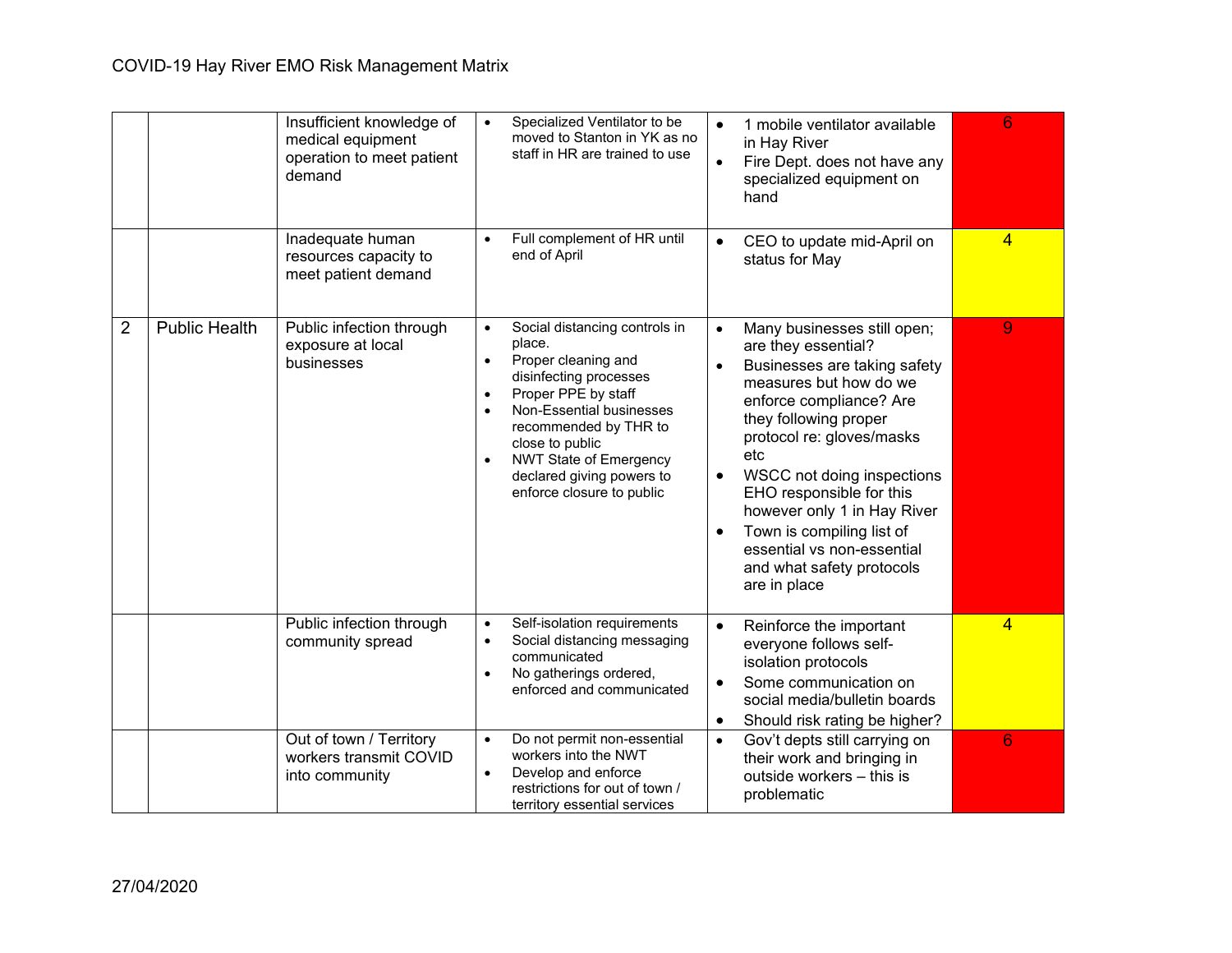|   |                                                   |                                                                               |                                                  | employees. Work only<br>allowances.                                                                                                                                                          |                                                  | Need to enforce the<br>restrictions                                                                                                                                                                                                                                                                                                                                                                                                                                                         |                |
|---|---------------------------------------------------|-------------------------------------------------------------------------------|--------------------------------------------------|----------------------------------------------------------------------------------------------------------------------------------------------------------------------------------------------|--------------------------------------------------|---------------------------------------------------------------------------------------------------------------------------------------------------------------------------------------------------------------------------------------------------------------------------------------------------------------------------------------------------------------------------------------------------------------------------------------------------------------------------------------------|----------------|
|   |                                                   | Public infection through<br>travel (international,<br>interprovincial)        | $\bullet$                                        | Close NWT borders to visitors<br>and non-essential business                                                                                                                                  | $\bullet$<br>$\bullet$<br>$\bullet$              | Borders closed and working<br>reasonably well so far<br>Concerns raised around<br>incorrect info on social<br>media - should admins be<br>contacted to monitor pages<br>and remove incorrect info?<br>Advise for everyone to refer<br>to current/reliable sources<br>i.e. GNWT/Fed Gov't                                                                                                                                                                                                    | $\overline{2}$ |
|   | Seniors/<br>Vulnerable<br>Population              | Access to essential<br>goods/services as well as<br>COVID-19 information      | $\bullet$<br>$\bullet$                           | Ensure networking is<br>available for food supply<br>Regular communication in<br>place for COVID-19                                                                                          | $\bullet$<br>$\bullet$<br>$\bullet$<br>$\bullet$ | Seniors experiencing food<br>shortages have been<br>directed to appropriate<br>organizations in territory for<br>assistance<br>Anglican Church holding<br>food drive on April 4 to assist<br>vulnerable families in need<br>Whispering Willows has<br>prepped some food and<br>handed out to those in need<br>Receiving approx. 60 doz<br>eggs from Polar eggs for<br>distribution to seniors<br>Still require<br>guidance/communication on<br>how to support<br>seniors/vulnerable persons |                |
| 3 | Protective<br><b>Services</b><br>(Medical / Fire) | Unable to meet first<br>response demands due to<br>limited personnel capacity | $\bullet$<br>$\bullet$<br>$\bullet$<br>$\bullet$ | Maintain personnel schedule<br>Discuss support allowances<br>with employers<br>Is there past members that<br>could assist if needed?<br>Reduce isolations through<br>access to COVID testing | $\bullet$<br>$\bullet$                           | 65% available staff<br>Temps and medical<br>questionnaires completed<br>daily by staff<br>Treating each call as though<br>they were exposed to virus                                                                                                                                                                                                                                                                                                                                        | 4              |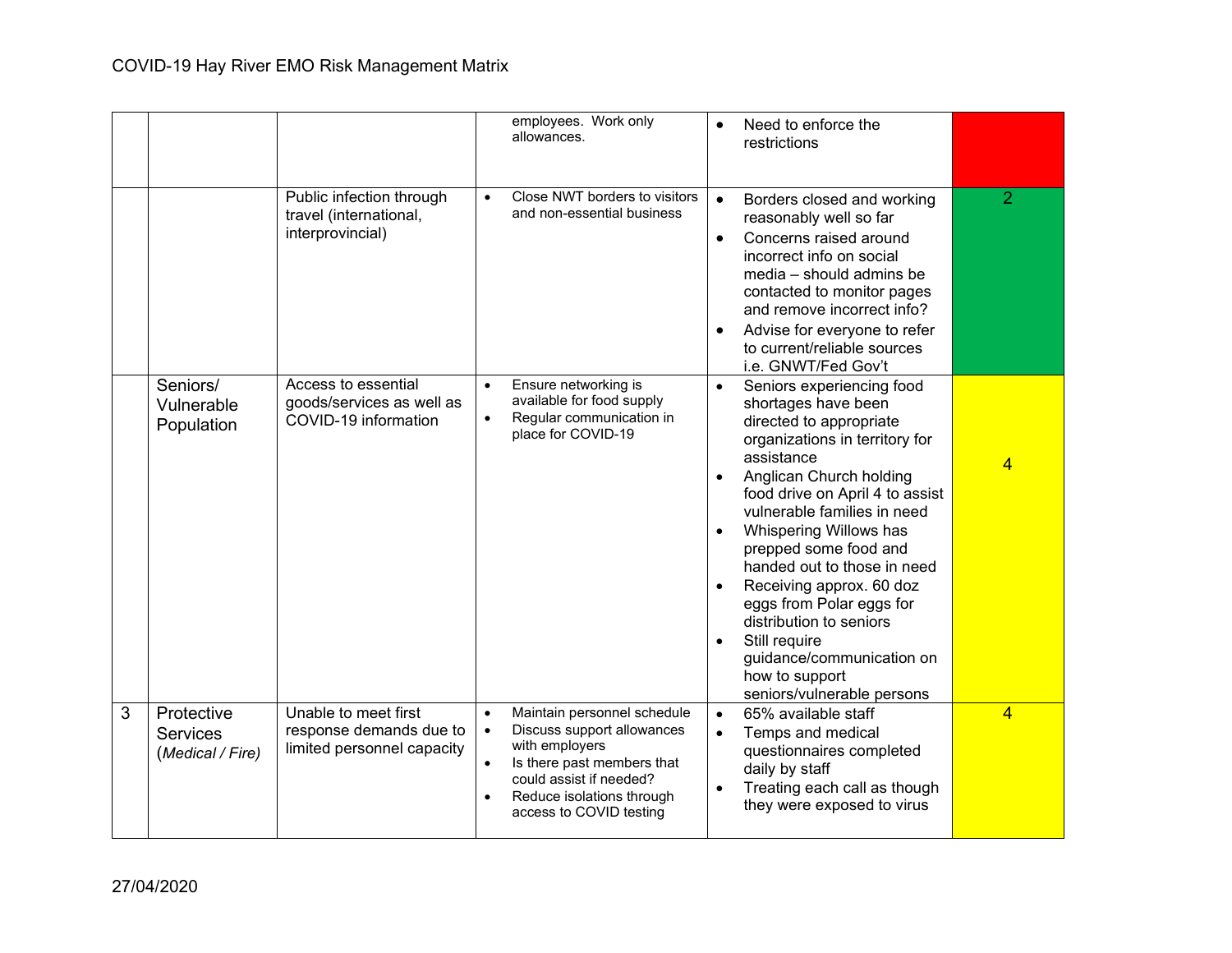|                |                          |                                                                                                    |                                                                             | FD members practicing<br>$\bullet$<br>extreme hygiene processes                                                                                                                                                                                                                                                                                                                           |                |
|----------------|--------------------------|----------------------------------------------------------------------------------------------------|-----------------------------------------------------------------------------|-------------------------------------------------------------------------------------------------------------------------------------------------------------------------------------------------------------------------------------------------------------------------------------------------------------------------------------------------------------------------------------------|----------------|
|                |                          | Inadequate supply of PPE<br>for first responders leads<br>to reduce ability to<br>respond to calls | Tapping into the Federal<br>1.<br>Government supplies that<br>was announced | Have approx. 1 month<br>$\bullet$<br>supply of PPE<br>Concerned re: getting more<br>$\bullet$<br>from fed gov't; have back up<br>resources; Travis will also<br>look into and keep them<br>updated<br>Also monitoring the landfill<br>$\bullet$<br>because of fire last year                                                                                                              | $\overline{3}$ |
| $\overline{4}$ | Electrical<br>Power/NTPC | Reliable supply of<br>electrical power not<br>maintained due to supply<br>chain restrictions       | $\bullet$                                                                   | NUL rep not available<br>$\bullet$                                                                                                                                                                                                                                                                                                                                                        | $\overline{2}$ |
|                |                          | Reliable supply of<br>electrical power not<br>maintained due to<br>insufficient human<br>resources | $\bullet$                                                                   |                                                                                                                                                                                                                                                                                                                                                                                           | $\overline{2}$ |
|                |                          | <b>NTPC Update</b>                                                                                 | $\bullet$                                                                   | NTPC has all staff working<br>$\bullet$<br>remotely from home<br>Work crews following social-<br>$\bullet$<br>distancing/isolation protocols<br>Critical projects ongoing<br>$\bullet$<br>Majority of external contracts<br>$\bullet$<br>have left NWT<br><b>Mutual Assistance</b><br>$\bullet$<br>agreement signed if required<br>Taltson shutdown planned<br>$\bullet$<br>for next year |                |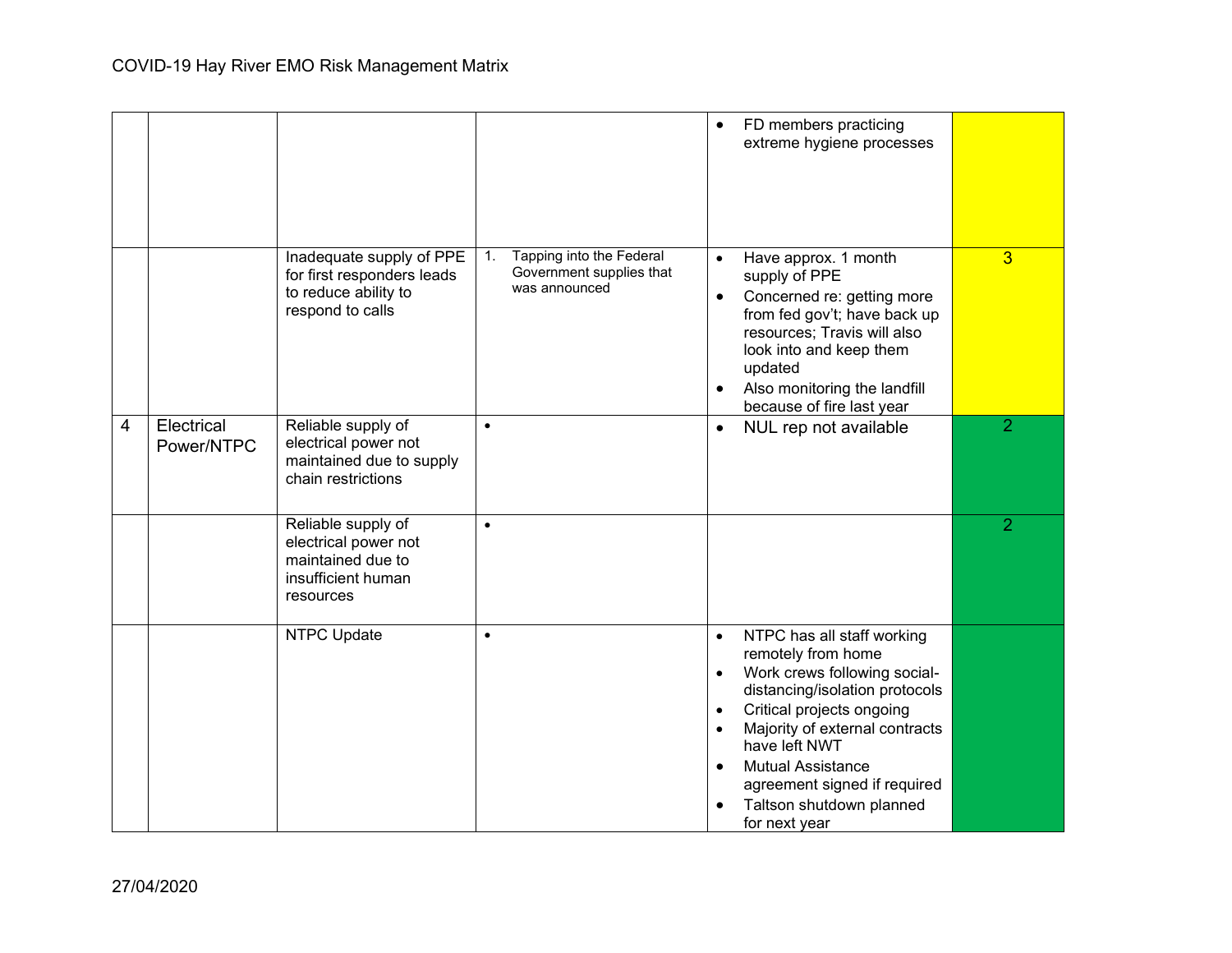| 5 | Food and<br><b>Supplies</b><br>Security | Inadequate food supply<br>due to supply chain<br>restrictions                                                               | Secure local food supply<br>$\bullet$<br>through NIFTI, Polar Eggs,<br>Gardens<br>Reached out to ITI to lift<br>$\bullet$<br>bands to come across the<br>border - They are running<br>with food security including<br>discussion with commercial<br>fishers | Grocers should have min 30<br>$\bullet$<br>day supplies in warehouse<br>Recommend speaking to<br>$\bullet$<br>grocers re: extra water in<br>case of sudden water<br>demand due to river breakup<br>The town could offer space<br>for non-refrigerated items                             | $\overline{2}$ |
|---|-----------------------------------------|-----------------------------------------------------------------------------------------------------------------------------|-------------------------------------------------------------------------------------------------------------------------------------------------------------------------------------------------------------------------------------------------------------|-----------------------------------------------------------------------------------------------------------------------------------------------------------------------------------------------------------------------------------------------------------------------------------------|----------------|
|   |                                         | Unable to meet public<br>food supply demand due<br>to hoarding purchases                                                    | Grocers limit purchases have<br>$\bullet$<br>been lifted, will put back in<br>place if required                                                                                                                                                             | $\bullet$                                                                                                                                                                                                                                                                               | $\overline{2}$ |
| 6 | Policing and<br>Enforcement             | Not enough capacity to<br>enforce orders and public<br>security                                                             | Continue working with EHC,<br>$\bullet$<br>WSCC & MACA to ensure<br>enforcing can in fact be done<br>- Lobby resources if needed                                                                                                                            | Contingency plans in place;<br>$\bullet$<br>additional members in<br>division can be redeployed if<br>needed<br>Working with Public Health<br>Officer re: Quarantine<br>Orders<br>RCMP can only offer<br>assistance and this limited<br>To date: RCMP has assisted<br>with 1 inspection | $\overline{4}$ |
|   |                                         | Inadequate supply of PPE<br>for law enforcement<br>leading to inability to<br>respond                                       |                                                                                                                                                                                                                                                             | Currently have a good<br>supply of PPE; headquarters<br>in YK managing the<br>inventory for HR detachment                                                                                                                                                                               | $\overline{2}$ |
|   |                                         | <b>ENR Update</b>                                                                                                           | $\bullet$                                                                                                                                                                                                                                                   | Business as usual – is an<br>$\bullet$<br>essential service<br>Preparing for fire season<br>Available to address any<br>$\bullet$<br>wildlife concerns<br>Office is closed to public<br>$\bullet$                                                                                       | $\overline{2}$ |
| 7 | Transportation                          | Airport and highways<br>operational but with<br>checkpoints in place to<br>restrict access and<br>document incoming traffic | Resources at checkpoints<br>$\bullet$<br>enforcing self-isolation<br>protocols, confirming<br>essential service transients<br>and any associated protocols                                                                                                  | NWT borders closed a few<br>$\bullet$<br>weeks ago<br>Checkpoints in place and<br>$\bullet$<br>working well - Info is being                                                                                                                                                             | $\overline{4}$ |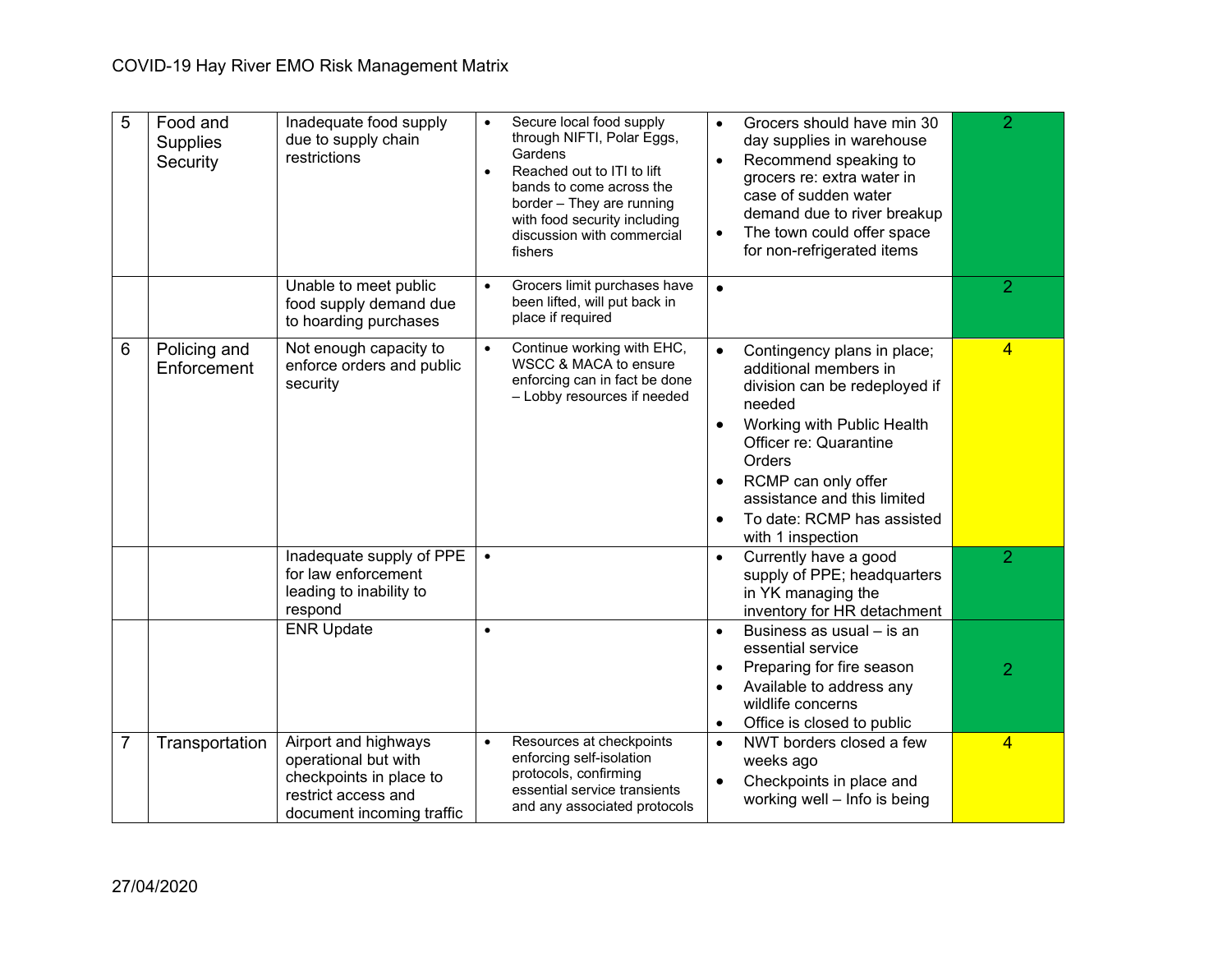|   |                                       | to community while<br>ensuring self-isolation<br>protocols are followed.                             | for essential service<br>personnel.<br>Airports continue to operate<br>$\bullet$<br>$\bullet$<br>supported by business<br>continuity planning.<br>Other measures put in place<br>$\bullet$<br>breakup<br>to support compliance with<br>PHO orders.<br>most likely continue                                                                                                                                                                                                                                                 | relayed to health groups re:<br>self-isolation forms etc<br>Concerns surrounding<br>border control at Fort<br>Chipewyan after river<br>Winter schedule in place that<br>offers social distancing - will<br>schedule through pandemic                                    |
|---|---------------------------------------|------------------------------------------------------------------------------------------------------|----------------------------------------------------------------------------------------------------------------------------------------------------------------------------------------------------------------------------------------------------------------------------------------------------------------------------------------------------------------------------------------------------------------------------------------------------------------------------------------------------------------------------|-------------------------------------------------------------------------------------------------------------------------------------------------------------------------------------------------------------------------------------------------------------------------|
| 8 | Emergency<br><b>Services</b>          | High water levels<br>associated with river<br>break-up force evacuation<br>of Vale Island Residents  | Form committee to develop<br>$\bullet$<br>$\bullet$<br>evacuation plan that<br>considers COVID<br>procedures etc.<br>requirements<br>$\bullet$<br>Evacuee transportation<br>$\bullet$<br>services in place<br>Evacuee dedicated<br>$\bullet$<br>accommodations established<br>Food and goods supply<br>$\bullet$<br>execute<br>services in place<br>Help from the National<br>$\bullet$<br>$\bullet$<br>Defense<br>Early Communications to<br>$\bullet$<br>emergency?<br>residents to make a plan in<br>case of evacuation | 6<br>Meeting today at town office<br>to discuss evacuation<br>Identifying resources and<br>working through processes;<br>planning to have more<br>information for the plan end<br>of next week and ready to<br>Is arena an option to house<br>people in the event of an |
| 9 | Water and<br>Waste<br><b>Services</b> | Not able to provide safe<br>delivery of water due to<br>human resource<br>restrictions               | Train additional Town Staff on<br>$\bullet$<br>$\bullet$<br>water treatment<br>Recreation Staff with past<br>$\bullet$<br>experience                                                                                                                                                                                                                                                                                                                                                                                       | 3<br>Business as usual while<br>practicing safety protocols<br>Back-up available if needed<br>due to staffing shortages                                                                                                                                                 |
|   |                                       | Unable to provide<br>garbage collection due to<br>human resource<br>restrictions                     | Train additional workers on<br>$\bullet$<br>$\bullet$<br>required equipment<br>mitigation points<br>Install drop-off bins around<br>$\bullet$<br>town<br>Open landfill to allow<br>$\bullet$<br>residents to drop off at no<br>charge                                                                                                                                                                                                                                                                                      | $\overline{2}$<br>Re-iterated planned                                                                                                                                                                                                                                   |
|   |                                       | Unable to provide road<br>clearing and maintenance<br>services due to human<br>resource restrictions | Train additional Town Staff on<br>$\bullet$<br>equipment<br>Perform only minimal work to<br>$\bullet$<br>ensure safe passage for<br>emergency vehicles                                                                                                                                                                                                                                                                                                                                                                     | $\overline{2}$<br>Same safety protocols in<br>places as noted above                                                                                                                                                                                                     |